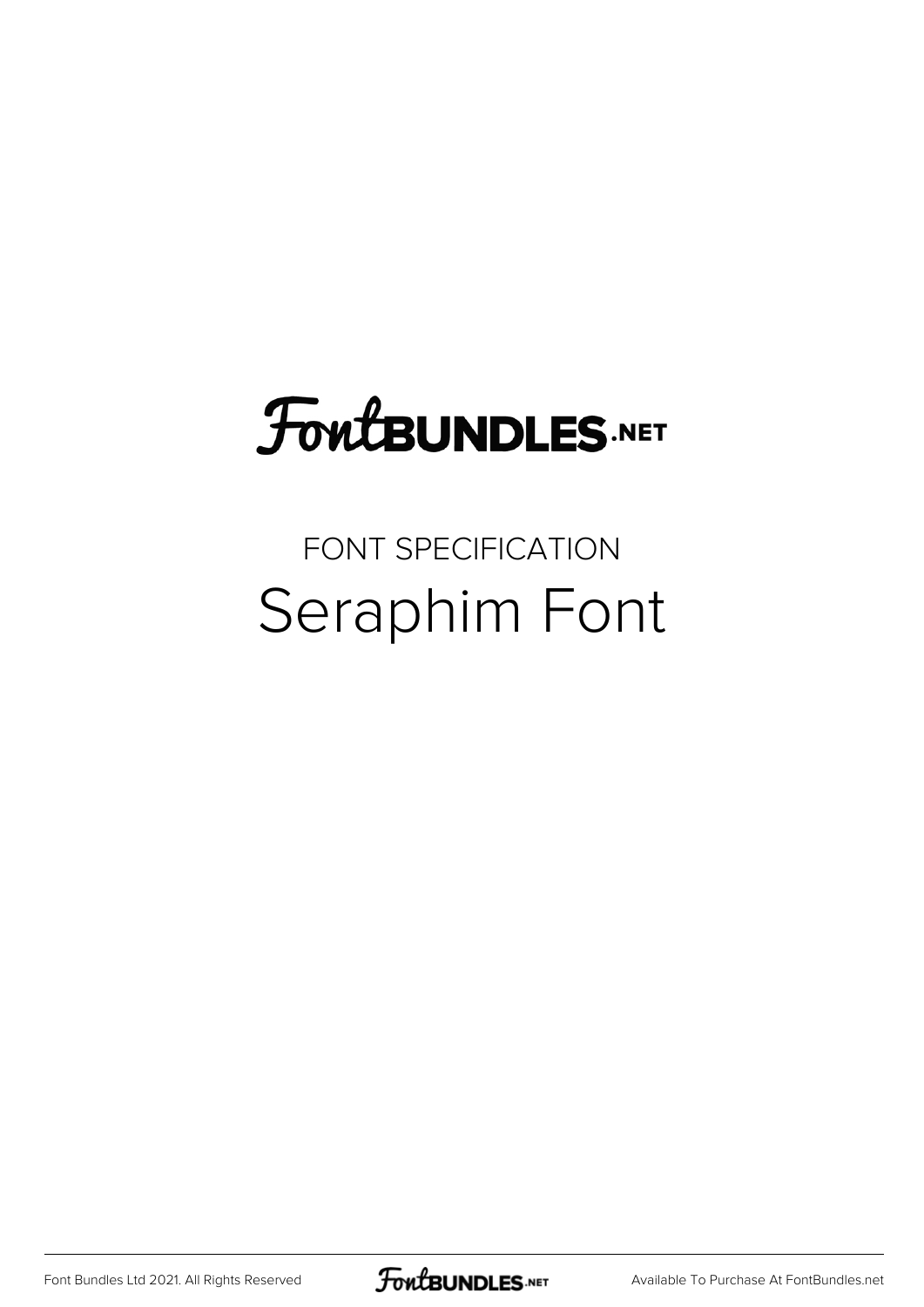## Seraphim - Regular

**Uppercase Characters** 

ABCDEFGH12KIMNQPQRST UVWXY3

Lowercase Characters

abcdefghijklmnopgriturweyz

**Numbers** 

0123456789

Punctuation and Symbols  $\# \begin{array}{cc} \begin{array}{cc} \circ & \circ \\ \circ & \circ \end{array} & \begin{array}{cc} \circ & \circ \\ \circ & \circ \end{array} & \begin{array}{cc} \circ & \circ & \circ \\ \circ & \circ & \end{array} & \begin{array}{cc} \circ & \circ & \circ \\ \circ & \circ & \end{array} & \begin{array}{cc} \circ & \circ & \circ \\ \circ & \circ & \end{array} & \begin{array}{cc} \circ & \circ & \circ \\ \circ & \circ & \end{array} & \begin{array}{cc} \circ & \circ & \circ \\ \circ & \circ & \end{array} & \begin{array}{cc} \circ & \circ & \circ \\ \circ & \circ & \$ > ? [ \ ] \_ { | } | ¢ £ \ \$  $\circ$  2  $\overline{\mathbf{3}}$  $\mathbf{I}$  $\mathsf{\bullet}$  $\partial$  $\widehat{D}$  $\ll$  $\widehat{c}$  $\gg$ 

All Other Glyphs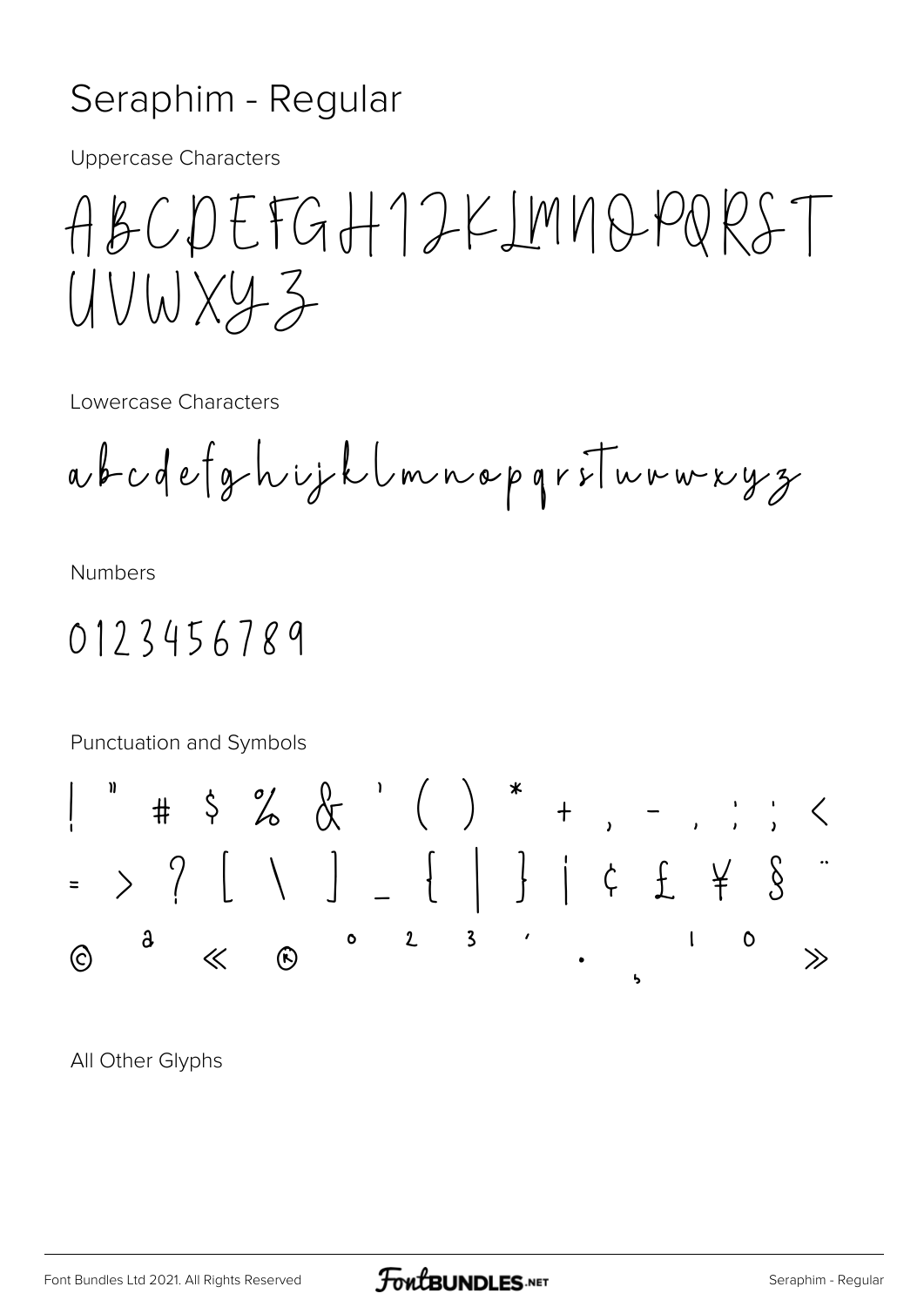## À Á Â Ã Ä Å Æ Ç È É Ê Ë Ì Í Î Ï Ñ Ò Ó Ô Õ Ö × Ø Ù Ú Û  $\bigcup$   $\bigcup$   $\bigcup$   $\bigcup$   $\bigcap$   $\bigcap$  à á à  $\bigtriangleup$  à æ ç è é ê ë ì í î  $\ddot{\nu}$  ñ è é ô õ ë  $\phi$  ù ú û ü ý ÿ Œ œ Š š